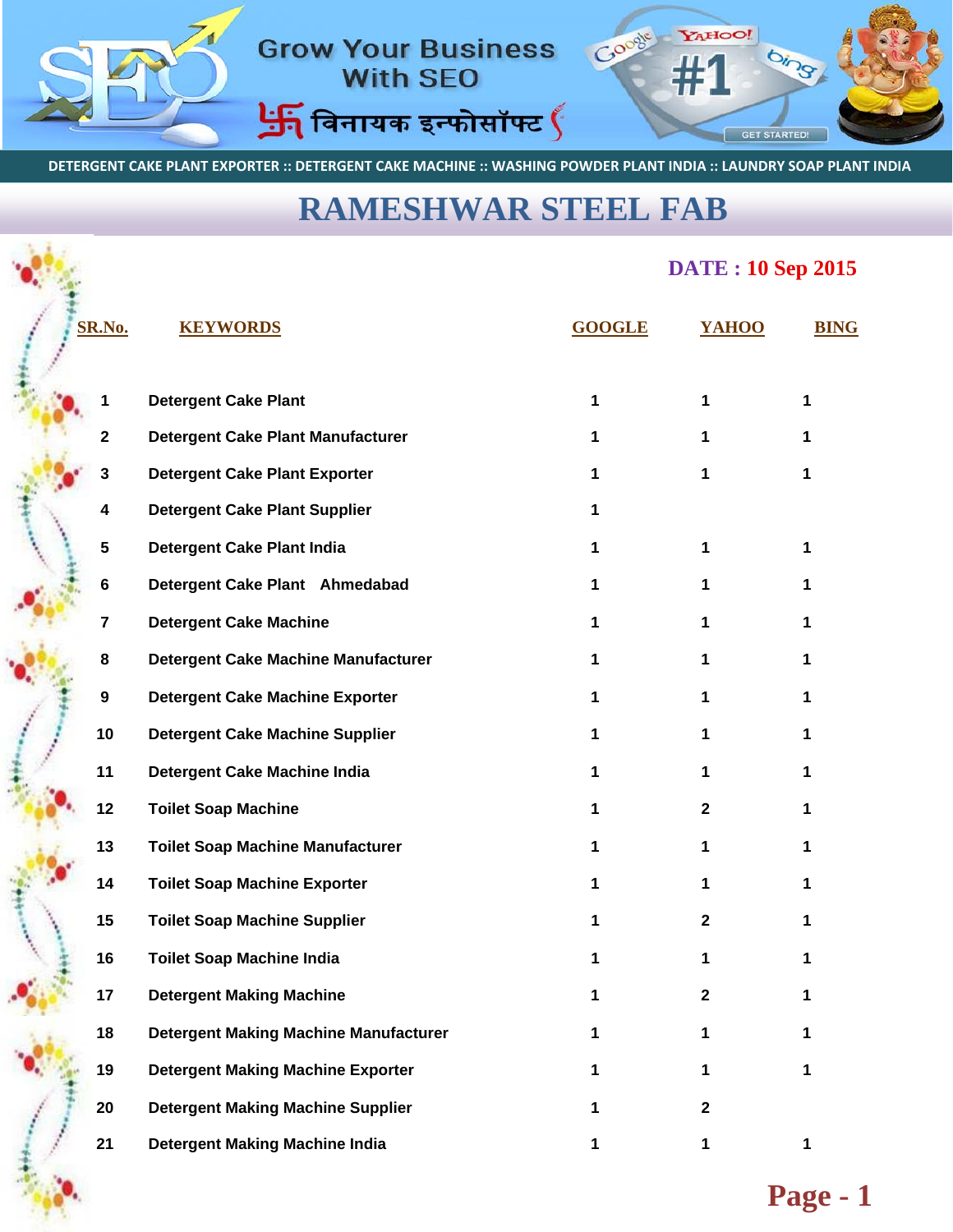| 22 | <b>Toilet Soap Making Machine</b>               | $\mathbf{2}$ | $\mathbf{2}$ | 1            |
|----|-------------------------------------------------|--------------|--------------|--------------|
| 23 | <b>Toilet Soap Making Machine Manufacturer</b>  | 1            | 1            | 1            |
| 24 | <b>Toilet Soap Making Machine Exporter</b>      | 1            | 1            | 1.           |
| 25 | <b>Toilet Soap Making Machine Supplier</b>      | $\mathbf{2}$ | $\mathbf{2}$ | $\mathbf{2}$ |
| 26 | <b>Toilet Soap Making Machine India</b>         | 1            | 1            | 1            |
| 27 | <b>Washing Powder Plant</b>                     | 1            | 1            | $\mathbf{2}$ |
| 28 | <b>Washing Powder Plant Manufacturer</b>        | 1            | 1            | 1            |
| 29 | <b>Washing Powder Plant Exporter</b>            | 1            | 1            | 1            |
| 30 | <b>Washing Powder Plant Supplier</b>            | 1            |              |              |
| 31 | <b>Washing Powder Plant India</b>               | 1            | 1            | 1            |
| 32 | <b>Washing Powder Plant Ahmedabad</b>           | 1            | 1            | 1            |
| 33 | <b>Laundry Soap Plant</b>                       | 1            | 1            | 1            |
| 34 | <b>Laundry Soap Plant Manufacturer</b>          | 1            | 1            | 1            |
| 35 | <b>Laundry Soap Plant Exporter</b>              | 1            | 1.           | 1            |
| 36 | <b>Laundry Soap Plant Supplier</b>              | 1            |              | 1            |
| 37 | <b>Laundry Soap Plant India</b>                 | 1            | 1            | 1            |
| 38 | <b>Detergent Cake Powder Plant</b>              | 1            | 1            | 1            |
| 39 | Detergent Cake Powder Plant Manufacturer        |              |              |              |
| 40 | <b>Detergent Cake Powder Plant Exporter</b>     | 1            |              |              |
| 41 | Detergent Cake Powder Plant Supplier            | 1            | 1            |              |
| 42 | Detergent Cake Powder Plant India               | 1            | 1.           | 1            |
| 43 | <b>Detergent Soap Plant</b>                     | 1            | 1.           | 1            |
| 44 | <b>Detergent Soap Plant Manufacturer</b>        | 1            | 1.           | 1            |
| 45 | <b>Detergent Soap Plant Exporter</b>            | 1            | 1.           | 1            |
| 46 | <b>Detergent Soap Plant Supplier</b>            | 1            | $\mathbf{2}$ |              |
| 47 | <b>Detergent Soap Plant India</b>               | 1            | 1.           | 1            |
| 48 | <b>Acid Slurry Reactor Vessel Machine</b>       | 1            | 1.           | 1            |
| 49 | Acid Slurry Reactor Vessel Machine Manufacturer | 1            | 1            |              |

→ 東京 Product の Product の Product の Product の Product の Product の Product の Product の Product の Product の Produ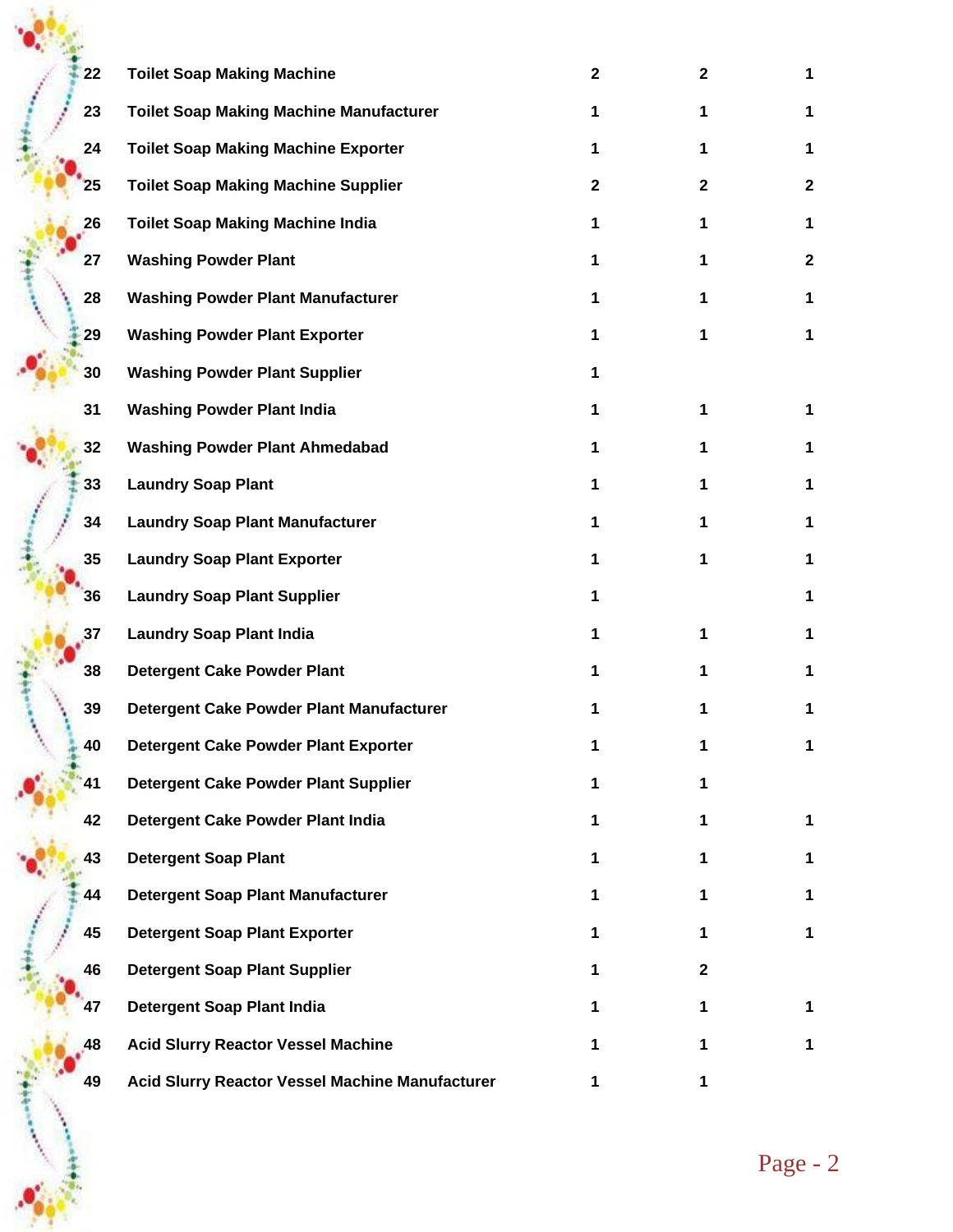| 50 | Acid Slurry Reactor Vessel Machine Exporter          |    |             |             |
|----|------------------------------------------------------|----|-------------|-------------|
| 51 | <b>Acid Slurry Reactor Vessel Machine Supplier</b>   |    |             |             |
| 52 | Acid Slurry Reactor Vessel Machine India             |    |             | 1           |
| 53 | <b>Washing Powder Screening Machine</b>              | 2  |             | 1           |
| 54 | <b>Washing Powder Screening Machine Manufacturer</b> | 2  |             | 1           |
| 55 | <b>Washing Powder Screening Machine Exporter</b>     |    |             | 1           |
| 56 | <b>Washing Powder Screening Machine Supplier</b>     |    |             | 1           |
| 57 | <b>Washing Powder Screening Machine India</b>        |    | 1           | 1           |
| 58 | <b>Acid Reactor Manufacturer</b>                     |    |             |             |
| 59 | <b>Labsa Plant Acid Slurry</b>                       | 1  | 1           | 1           |
| 60 | Labsa Plant Acid Slurry Manufacturer                 | 1. | 1           | 1           |
| 61 | <b>Labsa Plant Acid Slurry Exporter</b>              | 1. | 1           | 1           |
| 62 | <b>Labsa Plant Acid Slurry Supplier</b>              | 1. | 1.          | 1           |
| 63 | Labsa Plant Acid Slurry India                        | 1. | 1.          | 1           |
| 64 | <b>Labsa Plants</b>                                  | 1  |             | 1           |
| 65 | <b>Labsa Plant</b>                                   | 1  |             | 1           |
| 66 | <b>Labsa Plant Manufacturer</b>                      |    |             |             |
| 67 | <b>Labsa Plant Exporter</b>                          |    |             | 1           |
| 68 | <b>Labsa Plant Supplier</b>                          |    |             |             |
| 69 | Labsa Plant India                                    | 1  | 1           | $\mathbf 1$ |
| 70 | <b>Detergent Pilot Plant</b>                         | 1  | 1.          | 1           |
| 71 | <b>Detergent Pilot Plant Manufacturer</b>            | 1  | 1           | $\mathbf 1$ |
| 72 | Detergent Pilot Plant Exporter                       | 1. | 1           | $\mathbf 1$ |
| 73 | Detergent Pilot Plant Supplier                       |    | 1.          | 1           |
| 74 | <b>Detergent Pilot Plant India</b>                   |    |             | 1           |
| 75 | <b>Acid Slurry Plant</b>                             |    | 1.          | 1           |
| 76 | <b>Acid Slurry Plant Manufacturer</b>                | 1  | $\mathbf 1$ | 1           |

 $\bullet_{\bullet\bullet}^*$